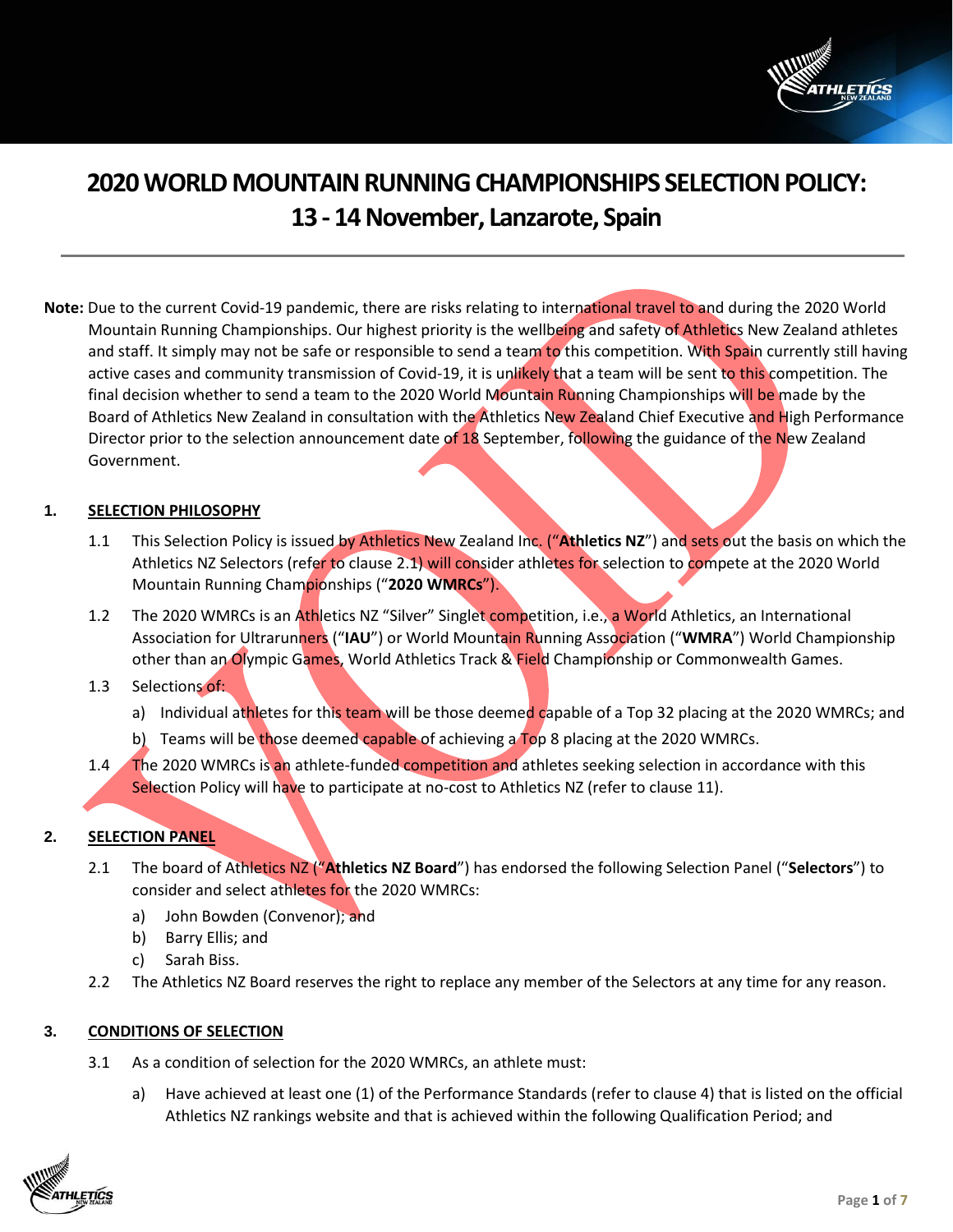| Categories/Events                                  | <b>Qualification Period</b>    |
|----------------------------------------------------|--------------------------------|
| All athletes - Long Distance Race and Classic Race | April 2019 to 6 September 2020 |

b) Be a registered member of Athletics NZ at the time of achieving their Performance Standard; and

- c) Have submitted an [Application for Selection Form](https://application-selection-form-hp.eventdesq.com/) and pay a \$250.00 bond (refer clause 11) by 5pm Sunday 6 September 2020; and
- d) Have satisfied all WMRCs eligibility, nationality, participation requirements**;** and
- e) Enter into an athlete agreement with Athletics NZ ("**Athlete Agreement**") **Note:** This agreement will be distributed upon selection; and
- f) Be and remain in ""good standing" with Athletics NZ and at all times comply with all Athletics NZ and/or WMRCs and/or World Athletics codes of conduct and regulations and the terms and conditions of the Athlete Agreement and otherwise conduct themselves in a way that does not bring the sport or the team into disrepute; and
- g) Not have used or administered any substance which, if it had been detected as being present in the athlete's body tissue or fluids, would have constituted doping or used any prohibited method or committed any other doping offence as defined in any applicable Athletics NZ or World Athletics antidoping or related rules or regulations.

**Note:** Athletes should be aware that failure to comply with any of the requirements set out in clause 3.1 may render an athlete ineligible for selection.

**Note**: Nothing in this Selection Policy obliges Athletics NZ to select a full contingent of athletes in any event, regardless of the WMRA and/or World Athletics Technical Regulations or the 2020 WMRCs Local Organizing Committee ("**LOC**") entry requirements.

# **4. SELECTION CONSIDERATIONS**

# **Classic Race**

- 4.1 For an athlete to be considered for selection for the 2020 WMRCs Classic race based on results achieved in New Zealand during the Qualification Period, they must have achieved one (1) of the following:
	- a) For a Team Event, an athlete should have finished in the "Top 5" in a NZ mountain running race; or
	- b) For an Individual Event in a category where the Selectors decide not to select a team, then an athlete should have finished in the "Top 3" in a NZ mountain running race
- 4.2 For an athlete to be considered for selection for the 2020 WMRCs Classic race based on results achieved outside of New Zealand during the Qualification Period, they must have achieved one (1) of the following:
	- a) For a Team Event, an athlete should have finished in the "Top 20" in at least one mountain running race, during the Qualification Period which was sanctioned by the WMRA, the International Sky Running Federation and/or the European Mountain Grand Prix circuit.
	- b) For an Individual Event in a category where the Selectors decide not to select a team, then an athlete should have finished in the "Top 10" in a mountain running race, during the Qualification Period which was sanctioned by the WMRA, the International Sky Running Federation and/or the European Mountain Grand Prix circuit.

## **Long Distance Race**

- 4.3 For an athlete to be considered for selection for the 2020 WMRCs Long Distance race based on results achieved in New Zealand during the Qualification Period, they must have achieved one (1) of the following:
	- c) For a Team Event, an athlete should have finished in the "Top 5" in a NZ race of 21km or more; or
	- d) For an Individual Event in a category where the Selectors decide not to select a team, then an athlete should have finished in the "Top 3" in a NZ race of 21km or more.

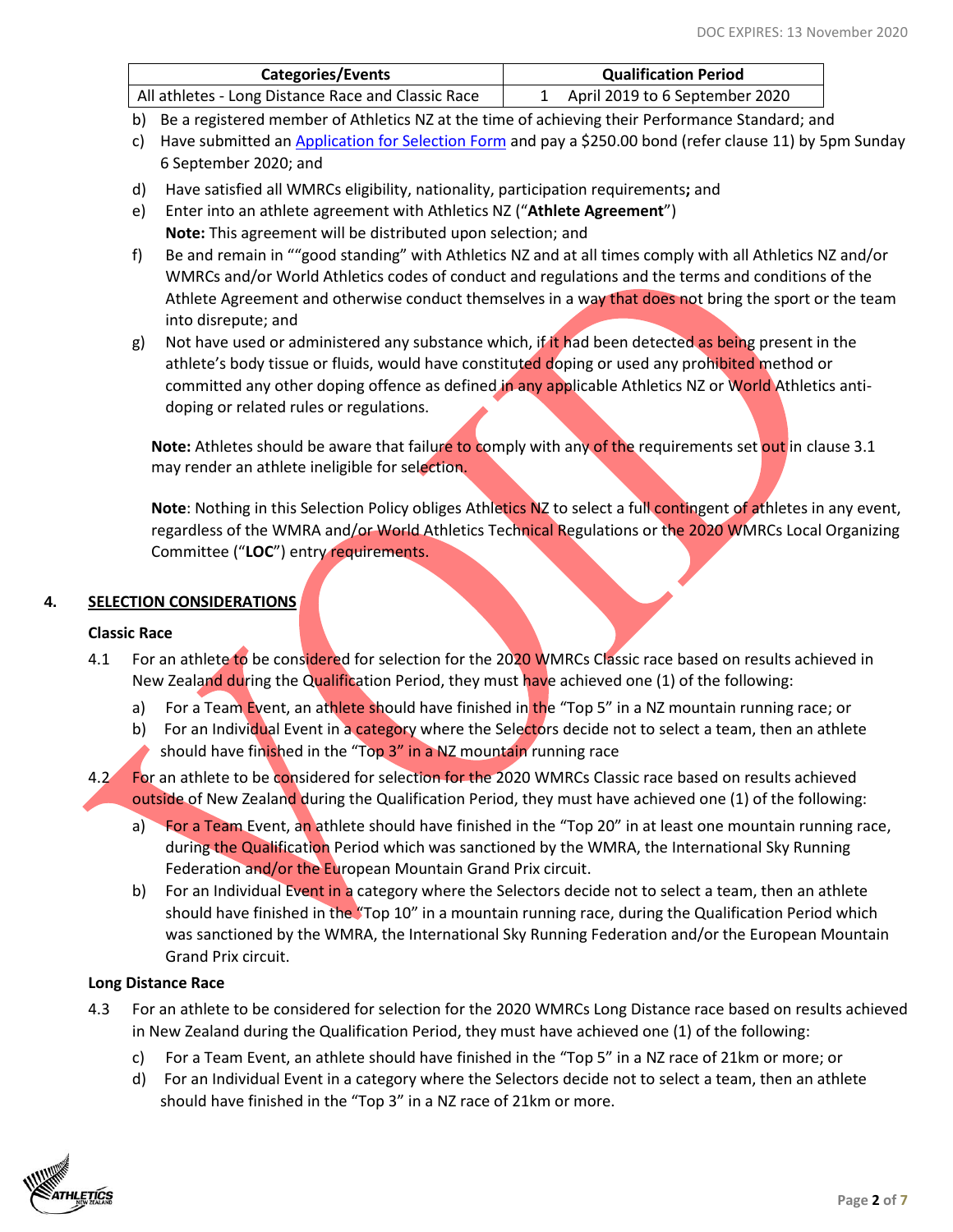- 4.4 For an athlete to be considered for selection for the 2020 WMRCs Long Distance race based on results achieved outside of New Zealand during the Qualification Period, they must have achieved one (1) of the following:
	- c) For a Team Event, an athlete should have finished in the "Top 20" in a race of 21km or more, which was sanctioned by the WMRA, the International Sky Running Federation and/or the European Mountain Grand Prix circuit.
	- d) For an Individual Event in a category where the Selectors decide not to select a team, then an athlete should have finished in the "Top 10" in a race of 21km or more, which was sanctioned by the WMRA, the International Sky Running Federation and/or the European Mountain Grand Prix circuit.

**Please Note:** Achieving a Performance Standard gives no right or guarantee of selection.

# **5. ENTRY REQUIREMENTS**

# **Age Requirements for each Category**

# **Classic Race**

- 5.1 Any athlete aged 18 or 19 years on 31 December of the year of the competition (i.e. for the 2020 Championships born in 2001 or 2002) may compete in the senior category or the junior category.
- 5.2 Any athlete aged 16 or 17 years on 31 December of the year of the competition (i.e. for the 2020 Championships born in 2003 or 2004) may only compete in the junior category.
- 5.3 No athlete younger than 16 years on 31 December in the year of the competition (i.e. for the 2020 Championships, born in 2005 or later) may be entered.

# **Long Distance Race**

5.4 No athlete younger than 18 years on 31 December in the year of the competition (i.e. for the 2020 Championships, born in 2003 or later) may be entered.

# **Categories and Distances**

# **Classic Race**

- 5.5 Teams can be entered in the following categories for the Classic race:
	- a) Junior Women: Up to four (4) athletes can compete with three (3) to score.
	- b) Junior Men: Up to four  $(4)$  athletes can compete with three (3) to score.
	- c) Senior Women: Up to four  $(4)$  athletes can compete with three  $(3)$  to score.
	- d) Senior Men: Up to four (4) athletes can compete with three (3) to score.
- 5.6 Races at the Championships will be contested over the following approximate distances:

|              | Up & Down        |         |                 |
|--------------|------------------|---------|-----------------|
|              | <b>Distance</b>  | Ascents | Descents        |
| Junior Women | 4.5km            | 400m    | 62 <sub>m</sub> |
| Junior Men   | 4.5km            | 400m    | 62 <sub>m</sub> |
| Senior Women | 13 <sub>km</sub> | 795m    | 182m            |
| Senior Men   | 13 <sub>km</sub> | 795m    | 182m            |

# **Long Distance Race**

- 5.7 Teams can be entered in the following categories for the Long Distance race:
	- a) Senior Women: Up to five (5) athletes can compete with three (3) to score
	- b) Senior Men: Up to five (3) athletes can compete with three (3) to score
- 5.8 Races at the Long Distance Championships will be contested over the following approximate distances:

| Up & Down       |         |          |
|-----------------|---------|----------|
| <b>Distance</b> | Ascents | Descents |

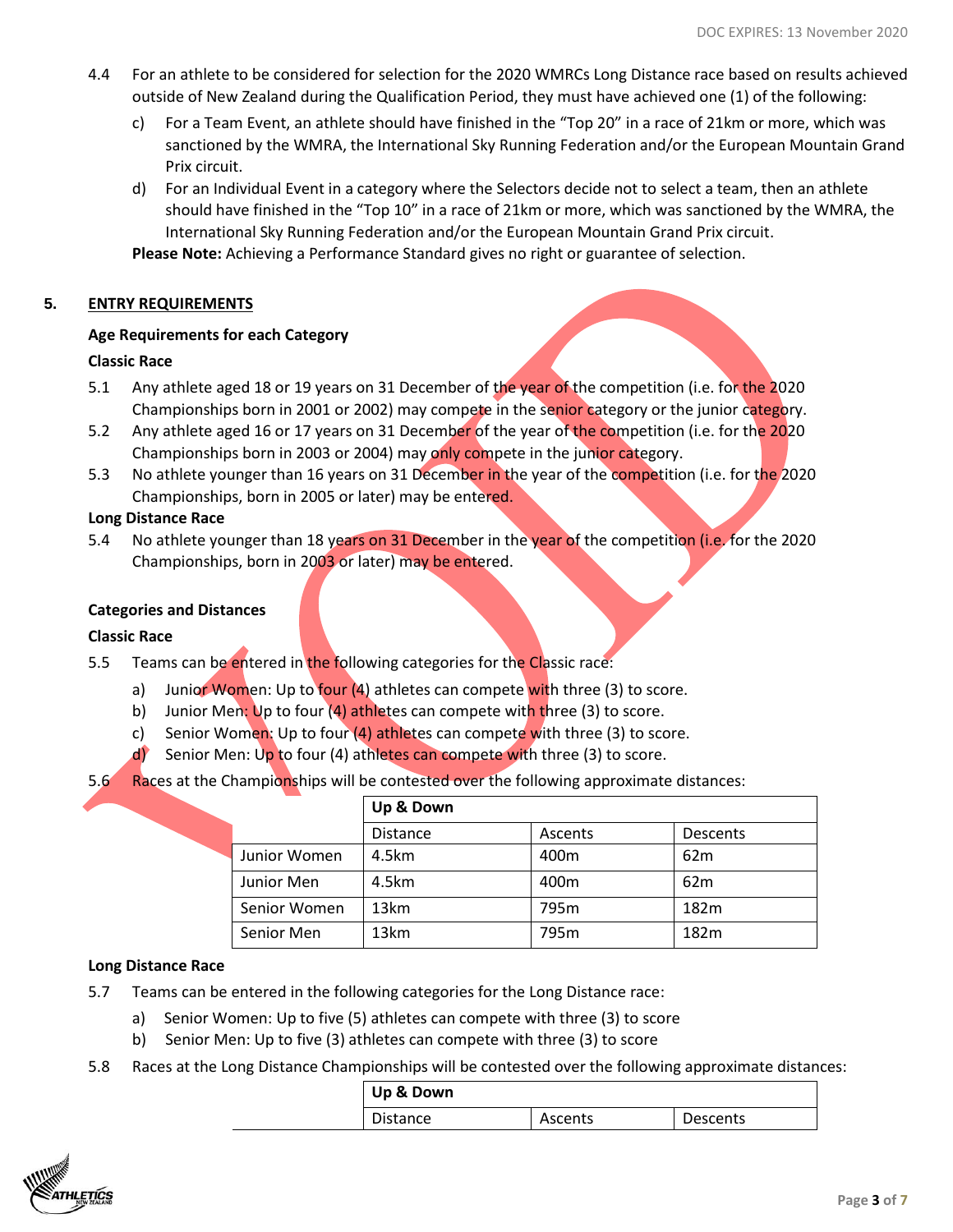| Senior Women | 44km | 1789m | 1789m |
|--------------|------|-------|-------|
| Senior Men   | 44km | 1789m | 1789m |

#### **6. COMPULSORY SELECTION TRIAL**

6.1 There will be no Compulsory Selection Trial for the 2020 WMRCs for any category.

#### **7. ADDITIONAL SELECTION CONSIDERATIONS**

- 7.1 Notwithstanding the provisions outlined in this Selection Policy, the Selectors have an overriding discretion to select any eligible athlete for the 2020 WMRCs if they, in consultation with the Athletics NZ High Performance Director, believe it is in the best interests of Athletics NZ to do so.
- 7.2 In any category where the Selectors decide that a Top 8 Team Event placing is not realistic, then they may select up to two (2) athletes to compete in the Individual Event for both the Classic Race and the Long Distance Race in the respective categories.

Please Note: All athletes competing as part of a "Team", are eligible for selection for any Individual Event where Athletics NZ is entitled to enter an Individual as well.

- 7.3 It is recognised that due to the nature of mountain running it is difficult to compare times across different distances and different courses. The Selectors will take a wide range of factors into consideration when selecting the team.
- 7.4 In considering athletes for selection, the Selectors may consider any factor or combination of factors that they deem relevant to their decision whether to select an athlete for the 2020 WMRCs, including but not limited to the athlete's:
	- a) Performance at the 2019 Athletics NZ Mountain Running Championships, 2019 Athletics NZ Cross Country Championships, and 2020 Athletics NZ Cross Country Championships;
	- b) Potential to be highly competitive at the 2020 WMRCs;
	- c) Competitive record against other athletes under consideration for selection in the same event;
	- d) For the Classic category, quality and consistency of performance in other mountain running races and trail races between 10km-20km races during the Qualification Period;
	- e) For the Long Distance category, Quality and consistency of performances in other mountain running races and Long Distance races of 21km or more during the Qualification Period;
	- f) Commitment and focus on competing at the 2020 WMRCs;
	- g) History of performances at previous selected individual or team events;
	- h) Any other factors reasonably considered by the Selectors to constitute extenuating circumstances.
- 7.5 In any decision regarding the selection of athletes for the 2020 WMRCs, the Selectors may, in their sole discretion, also take into account any extenuating circumstances, including but not limited to:
	- a) Injury or illness;
	- b) Travel delays;
	- c) Equipment failure;
	- d) Bereavement or personal misfortune; and/or
	- e) Any other factors reasonably considered by the Selectors to constitute extenuating circumstances.
- 7.6 Athletes unable to compete at competitions relevant to meeting the requirements outlined in this Selection Policy, must advise th[e Convenor](mailto:John@athletics.org.nz) of the extenuating circumstances and reasons (accompanied by a medical certificate if applicable) or other such details, in writing, as soon as the extenuating circumstances is known (or at least within 7 days). If the Convenor is not notified of any extenuating circumstances in accordance with this Selection Policy then the Selectors have no obligation to rely on such circumstances.

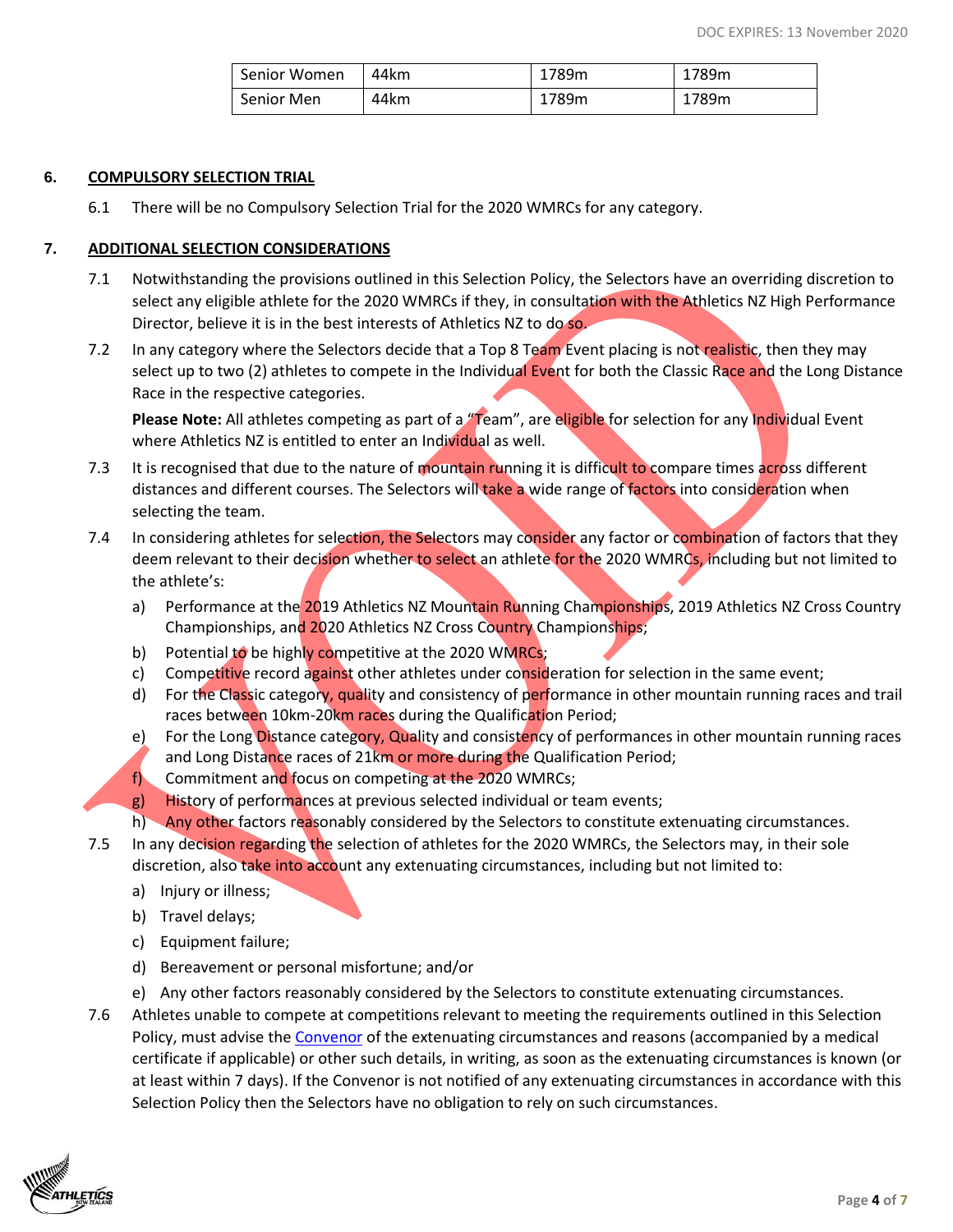# **8. SELECTION PROCESS**

- 8.1 Athletics NZ will select Individual(s) and/or Team(s) in accordance with the criteria set out in this Selection Policy and as allowed by the WMRCs Technical Regulations and the LOC entry requirements.
- 8.2 Nothing in this Selection Policy obliges Athletics NZ to select a full contingent of athletes in any particular event regardless of the WMRCs Technical Regulations or the LOC entry requirements.

#### **Ratification Review**

8.3 The Board must ratify selections prior to the Selection Announcement.

# **Selection Announcements**

8.4 The Selection Announcement of the athletes selected for the 2020 WMRCs will be published on the Athletics NZ website by 5pm on Friday 18 September 2020.

# **9. NON-SELECTION QUERIES &/OR APPEALS PROCESS**

9.1 Non-selected athletes can query their non-selection after the Selection Announcement by contacting the [Convenor](mailto:john@athletics.org.nz) (i.e. to seek clarification regarding their non-selection).

# **Non-selection appeals process**

- 9.2 The publishing of the Selection Announcement on Athletics NZ website by 5pm on Friday 18 September 2020 will be deemed to be the commencement of the 48 hour period to lodge non-selection appeals in accordance with this Selection Policy.
- 9.3 Any athlete whose selection is not ratified by the Athletics NZ Board in accordance with this Selection Policy may appeal their non-selection to the New Zealand Sports Tribunal providing they:
	- a) Have submitted an [Application for Selection Form](https://application-selection-form-hp.eventdesq.com/) in accordance with timelines contained in this Selection Policy; AND
	- b) Submit a notice of their intention to appeal their non-selection in writing to the CEO of Athletics NZ (Peter [Pfitzinger\)](mailto:peter@athletics.org.nz) within 48 hours of the decision of the Athletics NZ Board being published on the Athletics NZ website (i.e. the Selection Announcement).
- 9.4 Any appeal will be considered by the Sports Tribunal under its Rules and the grounds for an appeal will be as set out in those Rules. This provision will apply in relation to non-selection appeals. General provisions relating to appeals in the Constitution and By-Laws of Athletics NZ will not apply.

# **10. VILLAGE PRE-ENTRY PROOF OF FITNESS**

- 10.1 All selections for the 2020 WMRCs remain conditional until each athlete has met their Village Pre-Entry Proof of Fitness.
- 10.2 All Pre-Entry Proof of Fitness will be confirmed by the Convenor and/or 2020 WMRCs Team Leader in consultation with the athlete and their coach.
- 10.3 The time frame for all athletes to achieve specific Village Pre-Entry Proof of Fitness will be at the discretion of the Convenor and/or the 2020 WMRCs Team Leader. However, generally it will be prior to them leaving for the 2020 WMRCs from New Zealand or their place of residence.
- 10.4 Generally, failure by a selected athlete to meet the Village Pre-Entry Proof of Fitness may result in that athlete who has been selected to the team being withdrawn from the 2020 WMRCs. Such a decision is at the discretion of the Convenor in consultation with the 2020 WMRCs Team Leader and the Selectors.
- 10.5 Athletics NZ reserves the right to select a replacement athlete if any athlete is withdrawn or otherwise fails to meet the requirements set out in this Selection Policy.

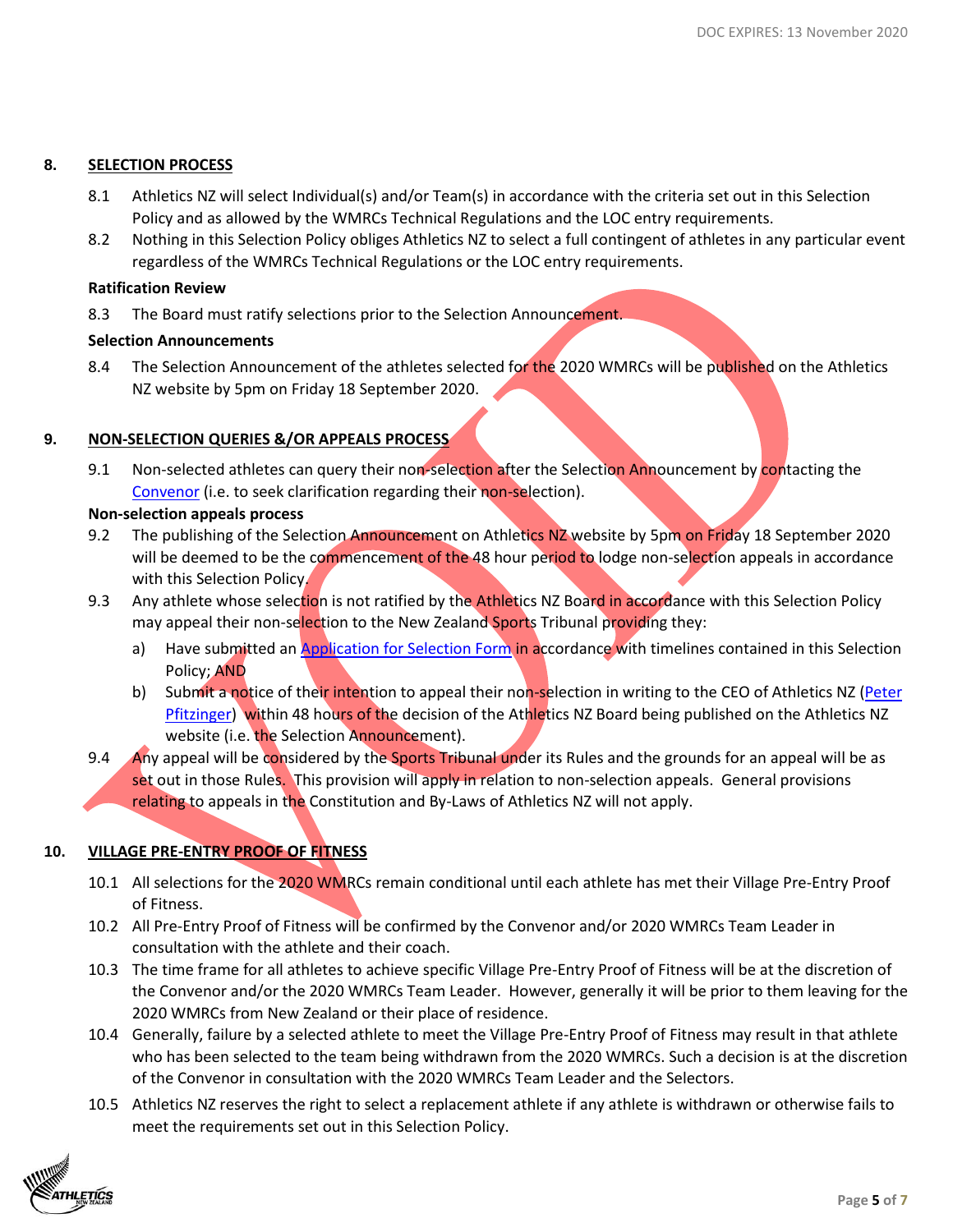## **11. GENERAL INFORMATION**

11.1 This Selection Policy may be amended at any time prior to the Selection Announcement by the Athletics NZ Board. Any amendment will be published on the Athletics NZ website.

## **Funding**

- 11.2 The 2020 WMRCs is an athlete-funded competition and athletes seeking selection in accordance with this Selection Policy will have to participate at no-cost to Athletics NZ.
- 11.3 Athletes considering competing at the 2020 WMRCs should plan their funding and budgets early. The trip cost is expected to be around NZ \$7,000 per athlete.
- 11.4 A management levy is likely to be charged across all athletes (i.e., above the cost of their own travel and accommodation) to assist with the cost of the 2020 WMRCs Team Leader and/or support staff (if applicable).
- 11.5 For athlete-funded competitions, two (2) weeks prior to the departure of "the team" from New Zealand all athlete-funding components must be paid in full to Athletics NZ. **Please Note: Non-payment of the athlete-funded component in full by this date will result in removal of the athlete from the team and the withdrawal of that athlete's entry in the 2020 WMRCs. Unpaid amounts will remain outstanding and will be subject to collection in accordance with [Athletics NZ Debtors policy.](http://www.athletics.org.nz/Portals/24/Files/Legal/ANZ%20Debtors%20Policy%20Nov%202014.pdf)**

#### **Bond**

- 11.6 Athletes seeking selection for the 2020 WMRCs will be required to pay a Bond of \$250.00 along with their [Application for Selection Form](https://application-selection-form-hp.eventdesq.com/) by 5pm Sunday 6 September 2020. The conditions associated with Bond are:
	- a) The Bond should either be paid by:
		- i. By credit card when completing the [Application for Selection Form.](https://application-selection-form-hp.eventdesq.com/) **Please Note:** paying via credit card within the Application for Selection Form incurs a non-refundable 4.2% processing fee; or
		- ii. Depositing cleared funds into 12-3192-0002433-00 noting "2020 WMRCs" in the Particulars field and athlete's name (e.g., "J A Bloggs") in the Reference field in internet banking. The Payee is Athletics NZ; or

# **Refund of Bond**

- b) The full amount of the Bond paid will be refunded (without interest and any processing fee) if an athlete is not selected.
- c) If an athlete withdraws from the team after selection for any reason, they must notify [Brianna](mailto:jess@athletics.org.nz) [Maynard](mailto:brianna@athletics.org.nz) in writing as soon as possible. A full refund of the Bond paid will not automatically be given in these circumstances. All refund requests will be considered on a "case-by-case" basis, including by reference to whether any costs have already been incurred or committed by Athletics NZ prior to the time of the withdrawal, as well as to the circumstances behind the withdrawal. In any case, an amount of not less than \$100 will be retained to defray costs.
- d) Any refund is subject to the athlete in question having included details for the refund payment (i.e., bank account details or address and payee for refund) in their Application for Selection, otherwise the athlete must provide those details when he or she advises of the withdrawal of their Application for Selection. Refunds cannot be made without these details.

# **Application of Bond**

e) If selected the Bond will be applied by Athletics NZ to offset costs payable by that selected athlete as a member of the 2020 WMRCs team (i.e., it is not an "extra" fee/levy).

# **Team Leader/Coach/Staff Appointment**

11.7 In some instances, when there is a need for an Athletics NZ High Performance staff member to fill a team management position, at the discretion of the Athletics NZ High Performance Director and approval of the Athletics NZ Board, team management appointments will not be advertised.